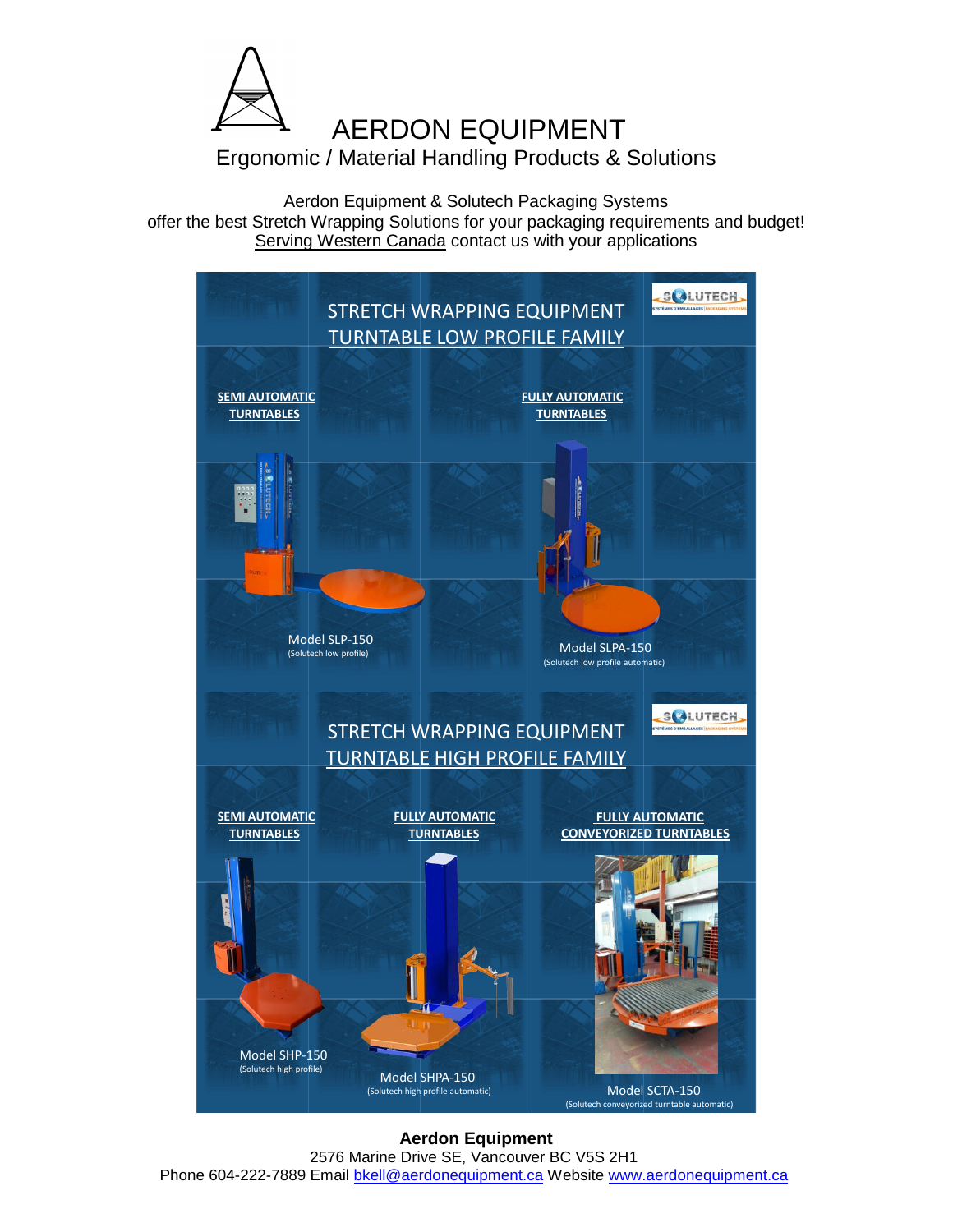

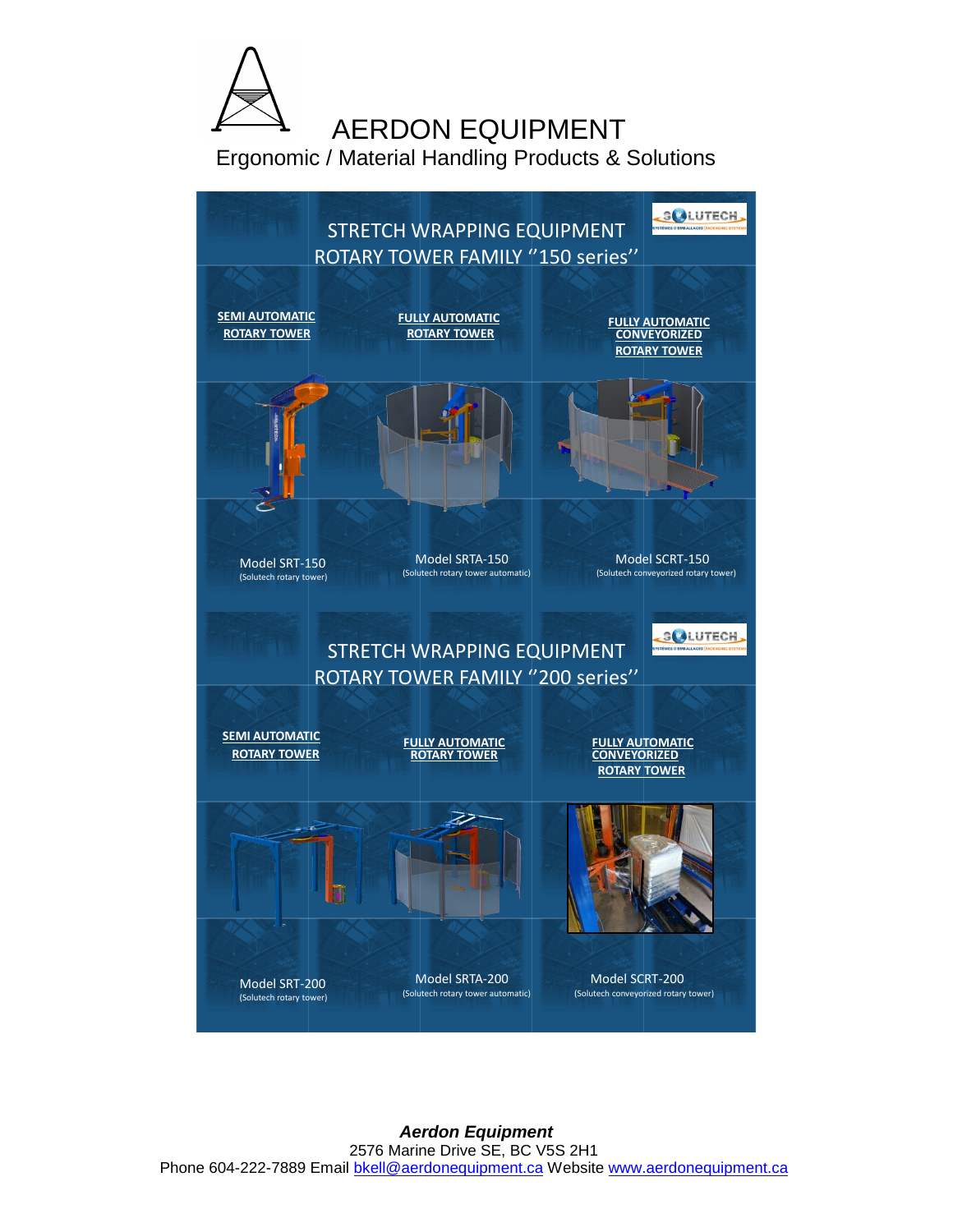

STRETCH WRAPPING EQUIPMENT ROBOT WRAPPER TECHNOLOGIES **SCALUTECH** 

**SCALUTECH** 

## **INTELLI-WRAP**

Self propelled robot wrapper, batteries operated. 8 hours of operation for 8 hours of battery charge.

Ideal for distribution centers, for it's portability or to wrap oversize loads.

**Requirements:** - 250Lbs minimum loads - Flat floor surface - Flat edge for the wheel to be guided

## STRETCH WRAPPING EQUIPMENT